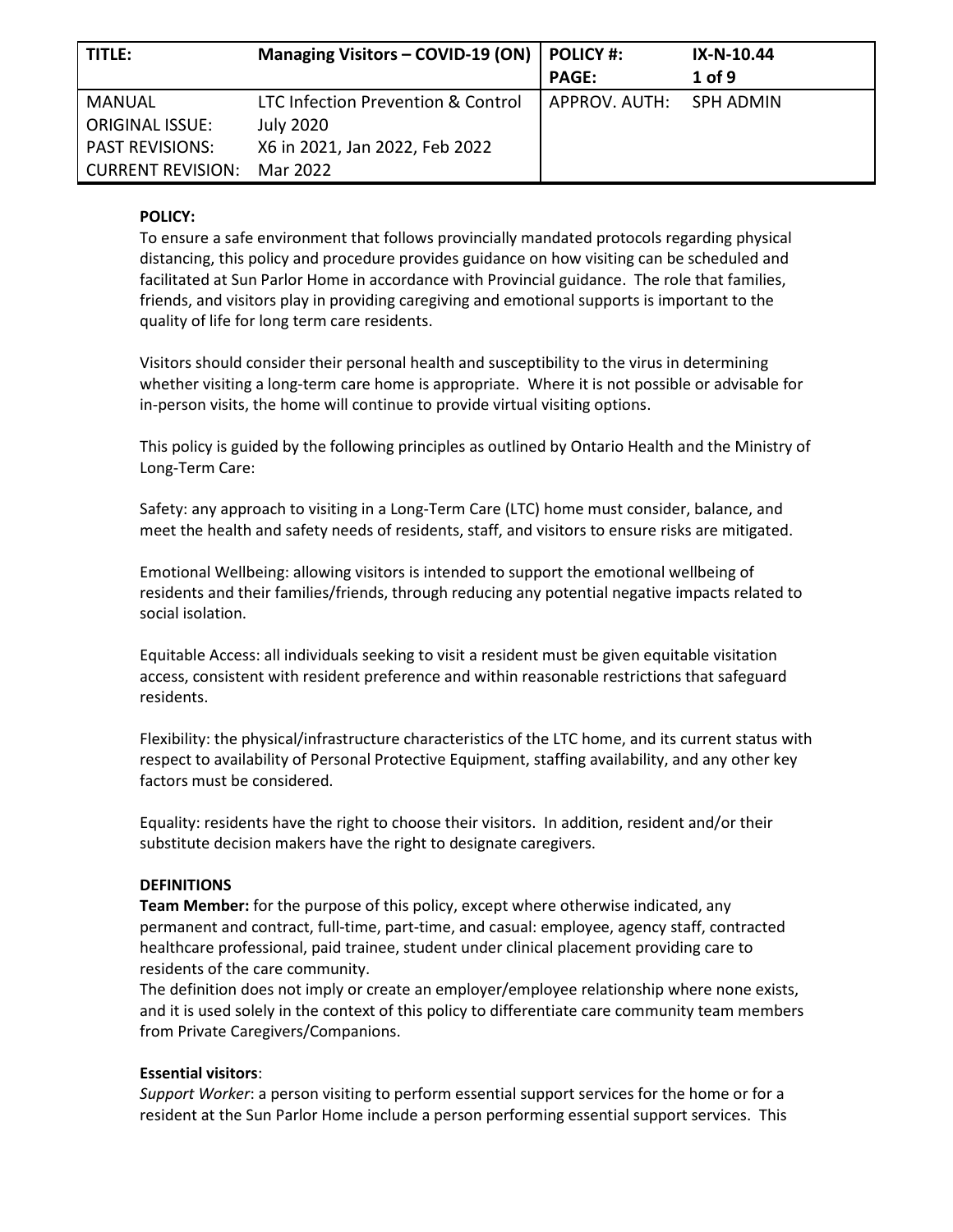may be direct (i.e. phlebotomy, physician, nurse practitioner, hair dressing) or indirect (e.g., food delivery, inspector, maintenance, or health care services)

*Essential caregivers:* a visitor designated by the resident and/or their substitute decision-maker and is visiting to provide direct care to the resident (e.g. supporting feeding, mobility, personal hygiene, cognitive stimulation, communication, meaningful connection, emotional support, relational continuity and assistance in decision making).

**Palliative Resident Visitors:** a person visiting a very ill or palliative resident. Please note, that all palliative residents will have isolation precautions in place. Visitors are to follow directions for visiting an isolation resident as described below.

**General visitors**: family members, friends or other individuals coming to the home to provide non-essential services or for social reasons and who does not fall into another category.

#### **PROTOCOLS AND PRACTICE STANDARDS:**

As the pandemic situation evolves in Ontario, direction regarding visits to Sun Parlor Home (SPH) will be adjusted as necessary keeping the safety and emotional wellbeing of residents and team members at the forefront. Visitor protocols may change as per the Chief Medical Officer of Health's direction or at the direction of the Ministry of Health or Ministry of Long-Term Care and will supersede this policy requirement.

The following baseline requirements must be in place for the home to accept any visitors. The home has established:

- A process for communicating with visitors about the resumption of visits and the associated procedures, including but not limited to, infection prevention and control (IPAC), scheduling and any home-specific policies.
- Protocols to maintain the highest of IPAC standards prior, during and after visits.
- A space designated to greet and screen visitors prior to their scheduled visit.
- **For outdoor visits:** an area for screening; an outdoor visiting area that does not require the visitor to travel through the home; outdoor chair to be provided for both resident and visitor as required.
- **For indoor visits:** an area for screening, designated visiting locations (providing enough space for physical distancing) that ensure privacy, seating as required.

#### **Regarding all Visitation (Essential Caregivers and General Visitors):**

- 1. Visitation programs and testing requirements will be restricted or enhanced based on local and Provincial Guidelines.
- 2. Visitors must comply with SPH IPAC protocols including;
	- a. participate in COVID-19 active screening,
	- b. undergo surveillance testing prior to each visit (not required for outdoor visits),
	- c. don the appropriate PPE as determined by the home based on the current prevalence of COVID-19 in the area and any provincial/local guidance.
- 3. Visitor(s) must only visit the 1 resident they are attending, and no other resident (certain exceptions may apply, e.g. visiting parents that both reside at the home or support workers providing service to more than one resident).
- 4. The number of visitors and/or caregivers allowed is a total of 4 for indoor visits (including visiting in courtyard space). There is no limit on outdoor visits using other spaces.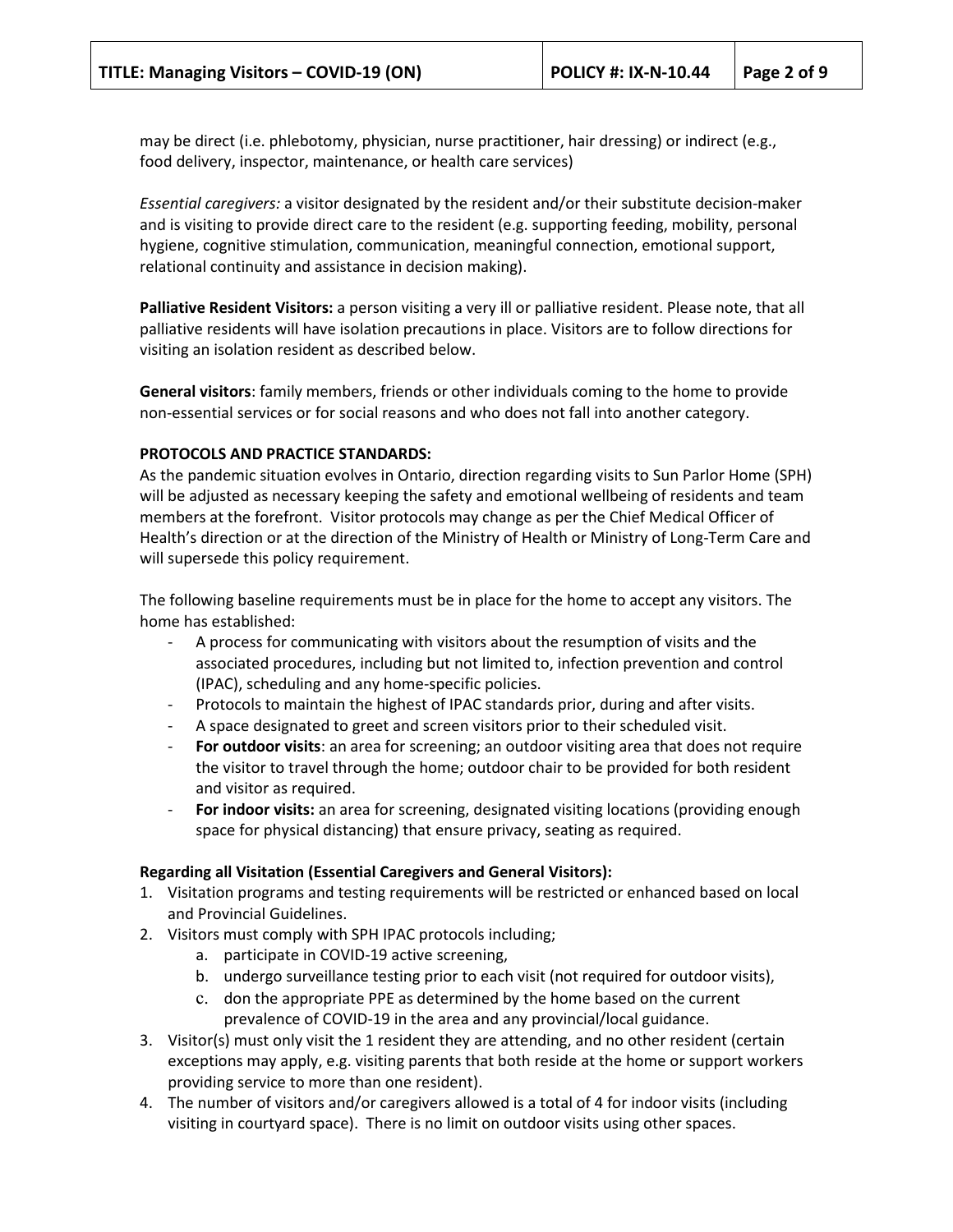- 5. If a resident is symptomatic/isolating or the home is in outbreak, only one caregiver may visit at a time.
	- a. General visitors are not allowed in these scenarios.
- 6. Visitors should attempt to limit movement throughout the home if possible.
- 7. Physical distancing (2m) is not required between visitor(s) and the resident however, the visitor must maintain 2m physical distance from all others (residents, team members, etc.). Please take this into consideration when determining where to visit with the resident.
- 8. Alternative locations for visits:
	- a. Visiting outdoors with the resident can occur in the courtyard or on the SPH property.
	- b. Visits may take place in the home area lounges as long as posted capacity limits are not exceeded.
- 9. Visitors are able to accompany a resident to a meal or activity as long as they maintain mask placement and continue to distance from others.

#### **Regarding Outdoor General Visitors** *(as allowed based on Provincial and Local guidance)*

- 1. Visits may be monitored to ensure compliance with PPE and to support residents as required.
- 2. Outdoor visits may be cancelled due to inclement weather.

### **Regarding Indoor General Visitors** *(as allowed based on Provincial and Local guidance)*

- 1. The indoor visitor must wear a surgical/procedural mask at all times while in the home, this will be provided by SPH.
- 2. All General Visitors must be fully vaccinated against COVID-19 as defined by the Province (i.e. 2 doses of MRNA vaccine) to enter the home
- 3. Visits may be monitored to ensure compliance with PPE and to support residents as required.
- 4. Visitors may be cancelled in the event the resident is not feeling well/is in isolation or in collaboration with local Public Health authorities due to health and safety reasons.

#### **Regarding Essential Caregivers**

- 1. A resident may have 4 designated caregivers. Any resident that previous to December 14, 2021 had a greater number of caregivers is allowed to maintain those caregivers.
- 2. All Essential Caregivers must be fully vaccinated against COVID-19 as defined by the Province (i.e. 2 doses of MRNA vaccine) to enter the home.
- 3. Essential caregivers must be 16 years of age or older.
- 4. Essential caregivers will be determined by the resident/POA and approved by the Director of Care or designate following a review of the submitted Essential Caregiver Request Form.
- 5. Essential caregivers must review the following training items related to how to safely provide direct care prior to beginning visits. Retraining may be required based on non compliance with the IPAC practices set out by the home:

<https://www.publichealthontario.ca/-/media/documents/ncov/ipac/ppe-recommended-steps> <https://www.publichealthontario.ca/en/videos/ipac-fullppe-on> <https://www.publichealthontario.ca/en/videos/ipac-fullppe-off> <https://www.publichealthontario.ca/en/videos/ipac-handwash> <https://www.publichealthontario.ca/en/videos/ipac-handrub> [https://www.publichealthontario.ca/-/media/documents/ncov/factsheet/factsheet-covid-19](https://www.publichealthontario.ca/-/media/documents/ncov/factsheet/factsheet-covid-19-how-to-wear-mask.pdf?la=en) [how-to-wear-mask.pdf?la=en](https://www.publichealthontario.ca/-/media/documents/ncov/factsheet/factsheet-covid-19-how-to-wear-mask.pdf?la=en)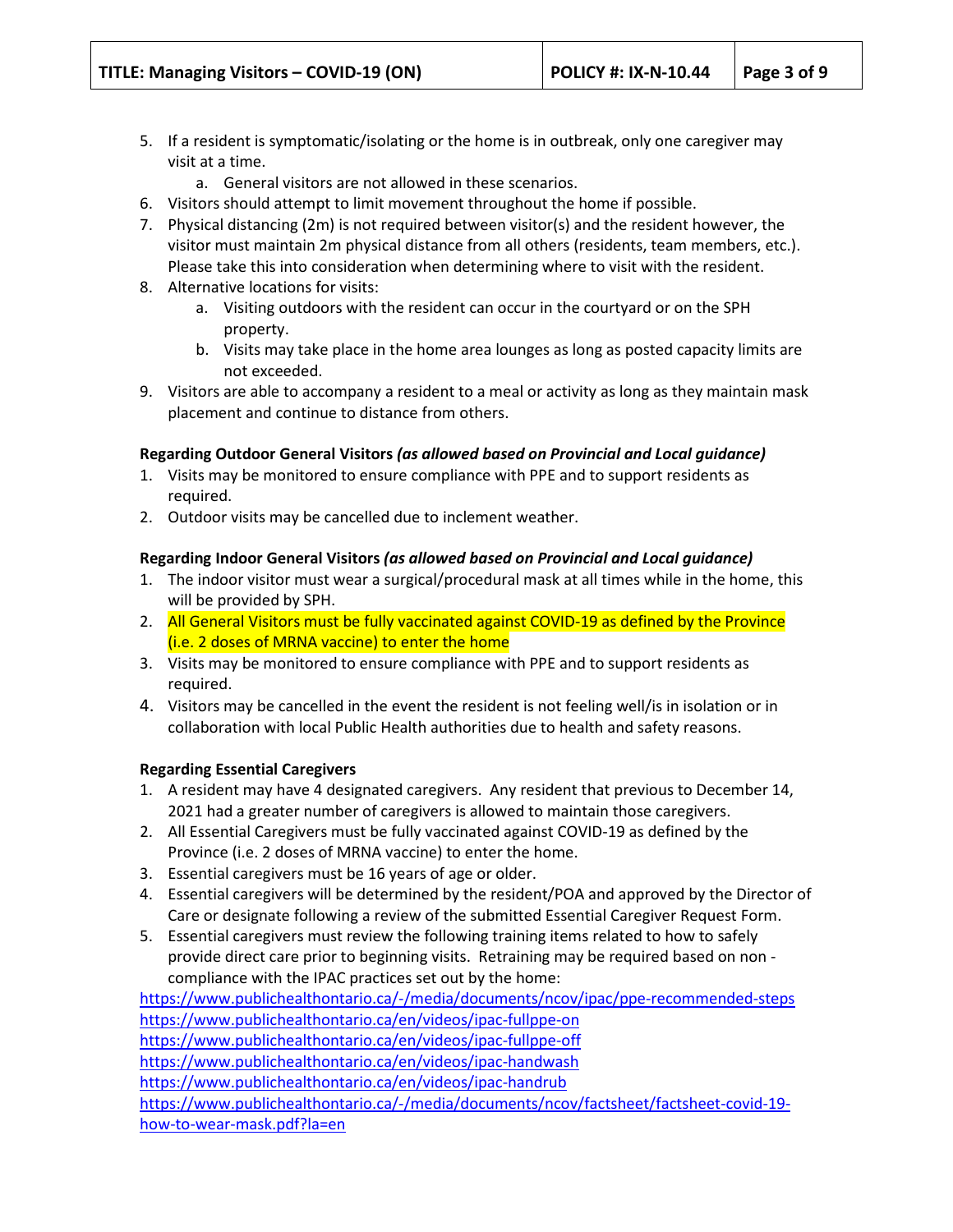[https://www.publichealthontario.ca/-/media/documents/ncov/factsheet/factsheet-covid-19](https://www.publichealthontario.ca/-/media/documents/ncov/factsheet/factsheet-covid-19-hand-hygiene.pdf?la=en) [hand-hygiene.pdf?la=en](https://www.publichealthontario.ca/-/media/documents/ncov/factsheet/factsheet-covid-19-hand-hygiene.pdf?la=en)

#### **Regarding Palliative Resident**

- 1. Palliative visitors are not required to book visits or participate in surveillance testing but must participate in screening and wear provided PPE.
- 2. Visitation taking place for the purpose of compassion/palliation are allowed exceptions to the physical distancing rule.

### **PROCEDURES/RESPONSIBILITIES FOR ALL VISITS:**

The administrator or designate will:

- 1) Distribute letters to family and residents as visitation directions are altered by the Ministry of Health or other government authorities.
- 2) Establish designated outdoor/indoor area(s) for visits to occur, while respecting the requirement of physical distancing and maintaining privacy.
- 3) Establish the flow of team member, resident, and family movement to and from visiting area(s), ensuring minimal traffic through the location/resident home areas.

The DOC or designate will:

- 1) Collaborate with resident/families/team members to determine and deem all essential caregivers.
- 2) Ensure visitors are educated about physical distancing, respiratory etiquette, hand hygiene, IPAC practices, and proper use of PPE.
- 3) Appoint team member(s) to conduct active screening and provide education to all visitors.

The Scheduling Coordinator, Visitation Scheduling Coordinator or Designate will:

- 1) Receive contact from the resident/POA or designate and review homes visitation procedure/ expectations.
- 2) Be accountable for the process of scheduling visits including maintaining a standby list to allow for extra visits per week if open slots are available (general outdoor visits).
- 3) Cancel and reschedule visits as needed.

The Receptionist or Designate will:

1) Print the Visitation Daily Appointment and Caregiver Log and distribute to all home areas in preparation for next day visits.

The Visitor Screener or designate will:

- 1) Ensure that the visitor/caregiver has:
	- a. passed the 2019 Novel Coronavirus (COVID-19) Active Screening Tool
	- b. reviewed the COVID-19 Visitor Information Package and the Managing Visitors Policy as appropriate
	- c. made the appropriate attestations related to their visit
	- d. undergone appropriate testing if required
	- e. the required PPE for their visit

The Resident Care Attendant or designate will:

1) Coordinate with the home areas and porter the residents to and from their visit if required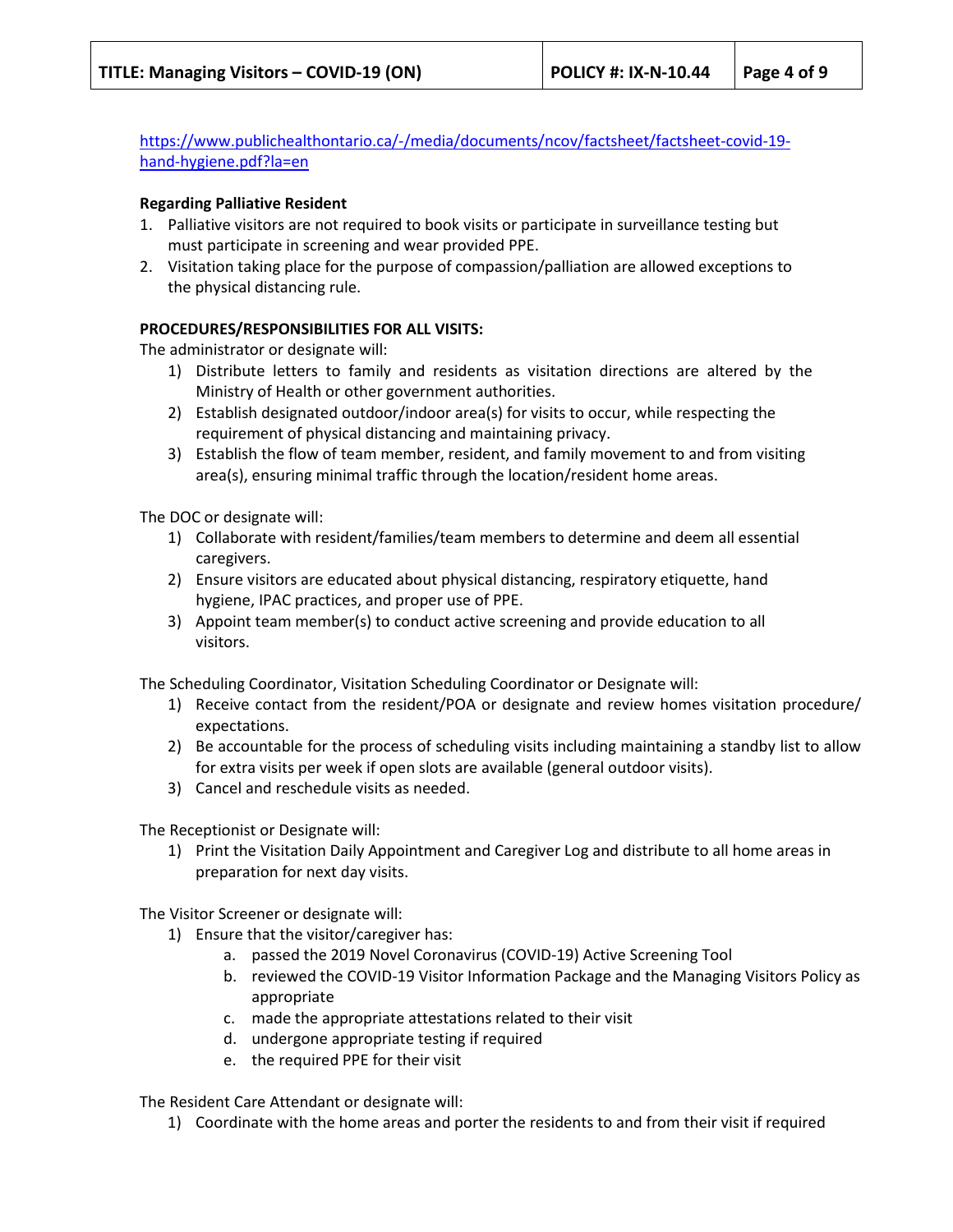- 2) Supervise and monitor the visitation areas and provide support/assistance to resident during the visit, if required
- 3) Clean the resident/family visitation area between visits, including cleaning and disinfection of all chairs, tables and other surfaces

The Infection Control Lead or designate will:

1) Communicate if SPH goes into outbreak and cancel certain visitation programs as required

All Team members will:

- 1) Participate in and support visiting of residents as needed
- 2) Guide any visitors with PPE utilization as needed
- 3) Seek support from the nurse in charge and/or manager to address questions and concerns, including immediate advice to support individual resident and family needs

All Visitors/caregivers will:

- 1) Participate in the COVID-19 testing/screening process as directed by local or Provincial authorities (unless requiring immediate access in an emergency or palliative situation)
- 2) Perform hand hygiene and don the required PPE for the type of visit occurring
- 3) Practice physical distancing from team members, other residents and other visitors

#### **References**:

- [Directive #3 for Long-Term Care Homes under the Long Term Care Homes Act, 2007](http://www.health.gov.on.ca/en/pro/programs/publichealth/coronavirus/docs/directives/LTCH_HPPA.pdf)
- Minister's Directive: COVID-19: LONG-TERM CARE HOME SURVEILLANCE TESTING AND ACCESS TO HOMES (March 14th 2022)
- MOLTC: COVID-19 guidance document for long-term care homes in Ontario: [https://www.ontario.ca/page/covid-19-guidance-document-long-term-care-homes](https://www.ontario.ca/page/covid-19-guidance-document-long-term-care-homes-ontario)[ontario](https://www.ontario.ca/page/covid-19-guidance-document-long-term-care-homes-ontario)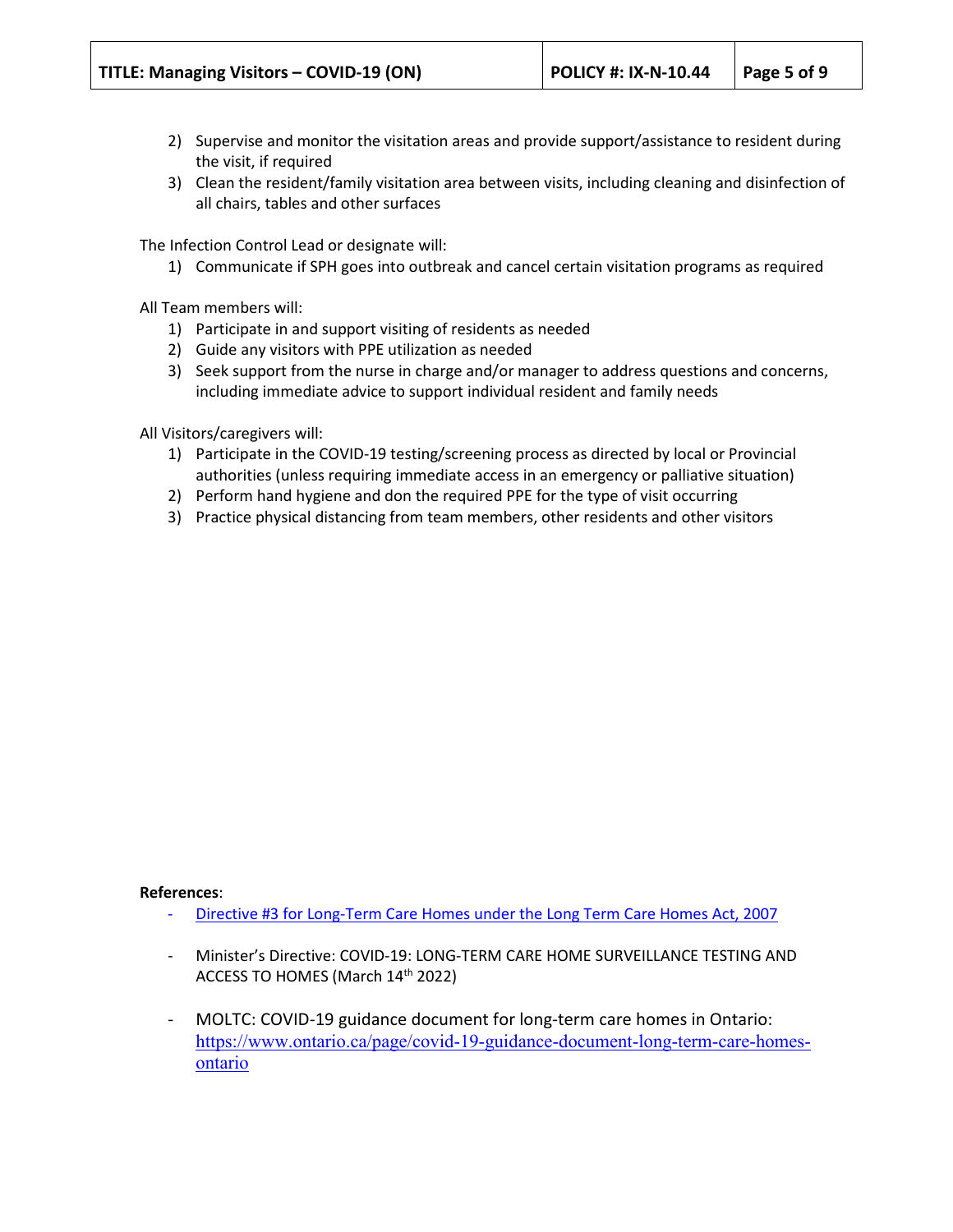# Visiting Your Loved One at Sun Parlor Home during the COVID 19 Pandemic

The Sun Parlor Home (SPH) team is excited to welcome you! Before visiting or providing care to your loved one please review the following information. Every person has a role to play in responding to the current pandemic and each person's actions has an impact on innumerable other people. The guidelines, policies and procedures in place for visiting have been developed to keep you, your loved one and our team members safe.

## **CORONAVIRUS PREVENTION**



### YOUR RESPONSIBILITIES WHILE VISITING:

- Answer all screening questions honestly and accurately
- Comply with the required screening/testing as mandated by the Minister, Ministry of Health or Ministry of Long-Term Care
- V Wash your hands using alcohol based hand sanitizer often (see directions on proper technique on page 2).
- v<sup>'</sup> Wear the provided Personal Protective Equipment required for your level of visit
- Face covering should fit snug and cover your nose and mouth. If you do not have a face covering, or are visiting indoors one will be provided to you. Avoid touching the mask and remove by ear strap
- Maintain a 2m/6 foot distance from other people. If you are not an essential caregiver this includes the resident you are visiting
- v' Visit only your loved one in the designated area, do not travel throughout the building or visit other residents or team members
- De mindful of the time/timeslot you have booked to ensure everyone has a chance to see their loved one
- E considerate and respectful while interacting with people as this is a very stressful time.
- v If required, let the Visitor Supervisor know when your visit is complete so they can assist your loved one as needed



COVID 19 is an extremely contagious illness. It was identified in December 2019 as a new twoe of coronavirus. It spreads quickly from one person to another through contact (physically) touching a contaminated person or surface) and droplet (cough/sneeze { particles] transmission. Symptoms range from mild to severe and insome cases can result in death. Symptoms of the virus may take up to 14 days to appear after exposure, maintaining social distancing from others is crucial. COVID 19 is known to be easily transmitted to the elder population, they are at greater risk of severe complications from the illness due to their age andl comorbidities.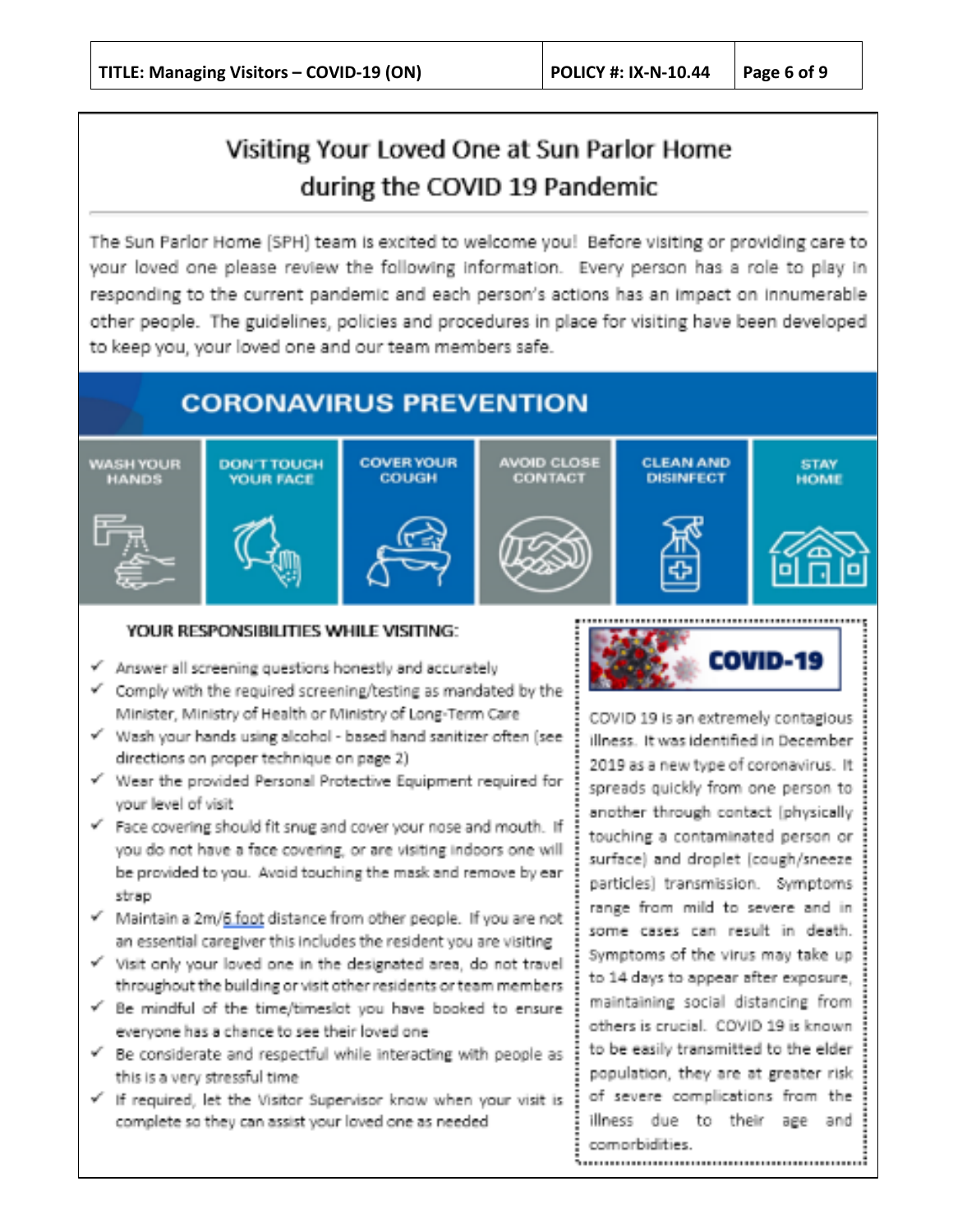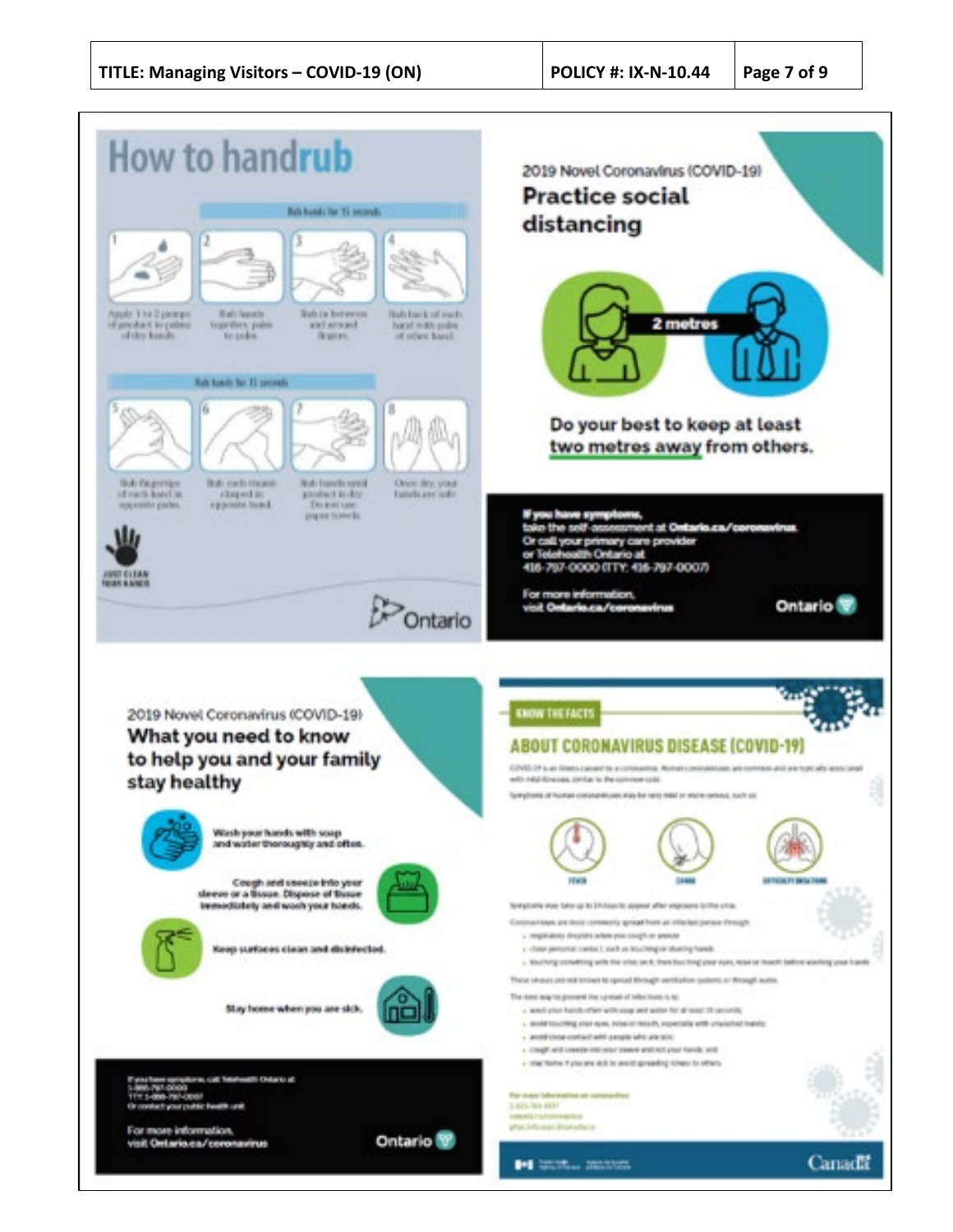|        | Sun Parlor Home (SPH) - Essential Caregiver Request Form                                                                                                                                                                                                                                                                                                                                                                                                                                                                                                                                                                                                                                                                                                                                                                                                                                                                        |
|--------|---------------------------------------------------------------------------------------------------------------------------------------------------------------------------------------------------------------------------------------------------------------------------------------------------------------------------------------------------------------------------------------------------------------------------------------------------------------------------------------------------------------------------------------------------------------------------------------------------------------------------------------------------------------------------------------------------------------------------------------------------------------------------------------------------------------------------------------------------------------------------------------------------------------------------------|
|        | *Complete this form and return it to SPH. A team member will contact you to review your request*                                                                                                                                                                                                                                                                                                                                                                                                                                                                                                                                                                                                                                                                                                                                                                                                                                |
|        | <b>Consideration for Essential Caregiver Program</b>                                                                                                                                                                                                                                                                                                                                                                                                                                                                                                                                                                                                                                                                                                                                                                                                                                                                            |
|        | Essential caregivers are designated by the resident or substitute decision maker and are visiting to provide direct<br>care to the resident (e.g. supporting feeding, mobility, personal hygiene, cognitive stimulation, communication,<br>meaningful connection, relational continuity, emotional support and assistance in decision-making).                                                                                                                                                                                                                                                                                                                                                                                                                                                                                                                                                                                  |
|        | <b>Essential Caregiver Guidelines:</b><br>Essential caregivers are required to participate in mandatory COVID-19 screening and testing prior to entering<br>the Sun Parlor Home. This may include providing proof of PCR test results or receiving a rapid antigen test on<br>site. The testing requirements are flexible and dependent on Ministry of Health directive, COVID-19: Long-<br>Term Care Home Surveillance Testing and Access to Homes, as well as community provenance of COVID-19.<br>The resident/SDM has the right to change who the designated caregiver(s) is/are at any time (this cannot be<br>done only to increase the number of caregivers assigned). Each essential caregiver is required to have their own<br>designated and approved plan.<br>o Four caregivers may be granted per resident<br>o Any residents that had a greater number of caregivers before December 14th 2021 is able to maintain |
|        | those caregivers<br>Based on the Sun Parlor Home Managing Visitors Policy (march 14 <sup>th</sup> 2022) all Essential Visitors are required to<br>be fully vaccinated as defined by the province (i.e. 2 doses of a MRNA vaccines) to enter the home.<br>$\circ$ There may be individual extensions provided beyond the March $14th$ deadline based on previous<br>COVID-19 diagnosis, speak to a member of the team for more information if you feel you require an<br>extension.                                                                                                                                                                                                                                                                                                                                                                                                                                              |
| ٠      | The essential caregiver will wear appropriate PPE as determined by the home based on the current prevalence<br>of COVID 19 in the area or Ministry/Public Health guidance. A surgical/procedural mask is required at all times,<br>other PPE may include a gown, gloves and face shield. The required PPE will be provided when you enter the<br>home.<br>" Meticulous hand hygiene must be maintained throughout the visit as well as adherence to all infection<br>prevention and control requirements.                                                                                                                                                                                                                                                                                                                                                                                                                       |
| ٠      | An information package will be provided for your review including the home's Visitor Policy. You are required<br>to review the policy and educational materials prior to your first visit. The team member reviewing your request<br>form will confirm this has been reviewed and answer any questions you may have.<br>Physical distancing is not required for an essential caregiver and the resident they are visiting; however, the<br>caregiver must maintain 2m/6 feet distance from all other residents and staff.                                                                                                                                                                                                                                                                                                                                                                                                       |
|        | Resident Name:<br><u> 1980 - Jan Sterling Sterling (f. 1980)</u>                                                                                                                                                                                                                                                                                                                                                                                                                                                                                                                                                                                                                                                                                                                                                                                                                                                                |
|        | Family Member/Caregiver Name:                                                                                                                                                                                                                                                                                                                                                                                                                                                                                                                                                                                                                                                                                                                                                                                                                                                                                                   |
|        | Email address: __                                                                                                                                                                                                                                                                                                                                                                                                                                                                                                                                                                                                                                                                                                                                                                                                                                                                                                               |
|        |                                                                                                                                                                                                                                                                                                                                                                                                                                                                                                                                                                                                                                                                                                                                                                                                                                                                                                                                 |
|        | Care Service you will be providing:                                                                                                                                                                                                                                                                                                                                                                                                                                                                                                                                                                                                                                                                                                                                                                                                                                                                                             |
| □      | Direct Care (supporting feeding, hygiene, exercise, etc.)                                                                                                                                                                                                                                                                                                                                                                                                                                                                                                                                                                                                                                                                                                                                                                                                                                                                       |
| $\Box$ | <b>Emotional Support</b>                                                                                                                                                                                                                                                                                                                                                                                                                                                                                                                                                                                                                                                                                                                                                                                                                                                                                                        |
| □      | Cognitive Stimulation                                                                                                                                                                                                                                                                                                                                                                                                                                                                                                                                                                                                                                                                                                                                                                                                                                                                                                           |
| $\Box$ | Other (please specify):                                                                                                                                                                                                                                                                                                                                                                                                                                                                                                                                                                                                                                                                                                                                                                                                                                                                                                         |
|        |                                                                                                                                                                                                                                                                                                                                                                                                                                                                                                                                                                                                                                                                                                                                                                                                                                                                                                                                 |
|        |                                                                                                                                                                                                                                                                                                                                                                                                                                                                                                                                                                                                                                                                                                                                                                                                                                                                                                                                 |